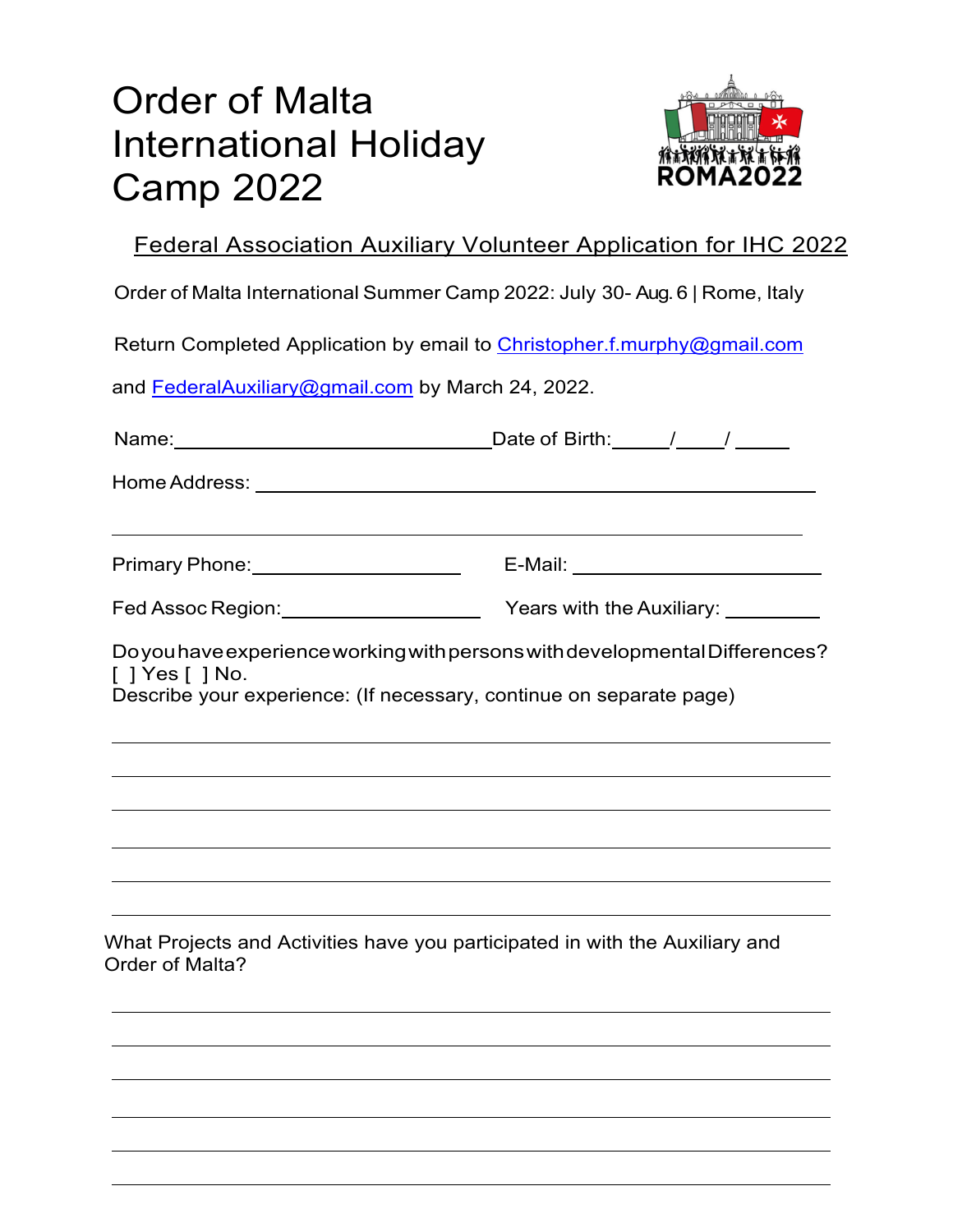COVID 19- Due to the pandemic, which is unfortunately still impacting our world, the camp is paying close attention to safety protocols and watching the evolving situation. While we are planning to proceed with camp, the safety of the participants is our primary concern and therefore the ability to hold Camp is being constantly re-evaluated. If circumstances permit the Camp to proceed, we anticipate that safety precautions will be required, and continued vigilance will need to be maintained.

1. Have you had Covid 19? If so, please describe when and provide any relevant details. The contract of the contract of the contract of the contract of the contract of the contract of the contract of the contract of the contract of the contract of the contract of the contract of the contract of the c

 $\overline{a}$ 

 $\overline{a}$ 

 $\overline{a}$ 

 $\overline{a}$ 

 $\overline{a}$ 

 $\overline{a}$ 

 $\overline{a}$ 

 $\overline{a}$ 

 $\overline{a}$ 

 $\overline{a}$ 

 $\overline{a}$ 

2. Please list any comorbidities which might make you more susceptible to Covid 19 or to a more severe impact from the Covid 19 virus.

- 3. Have you received a Covid 19 Vaccination? If so, which vaccination, when was it received (if one that requires 2 doses, have both been administered)? Have you received a "booster" shot?
- 4. If you have not received the Covid 19 vaccination, do you intend to get vaccinated prior to camp? Do you have a scheduled date for the vaccine? (It is anticipated that for the protection of all, participants will only be permitted to join camp this year with proof of vaccination.)
- 5. Do you have any difficulties or apprehensions about using current Covid safety methods such as wearing protective masks, washing hands frequently, maintaining safe distance from others, and having your temperature taken? If so, please explain.

Application Submission and Deposit Instructions